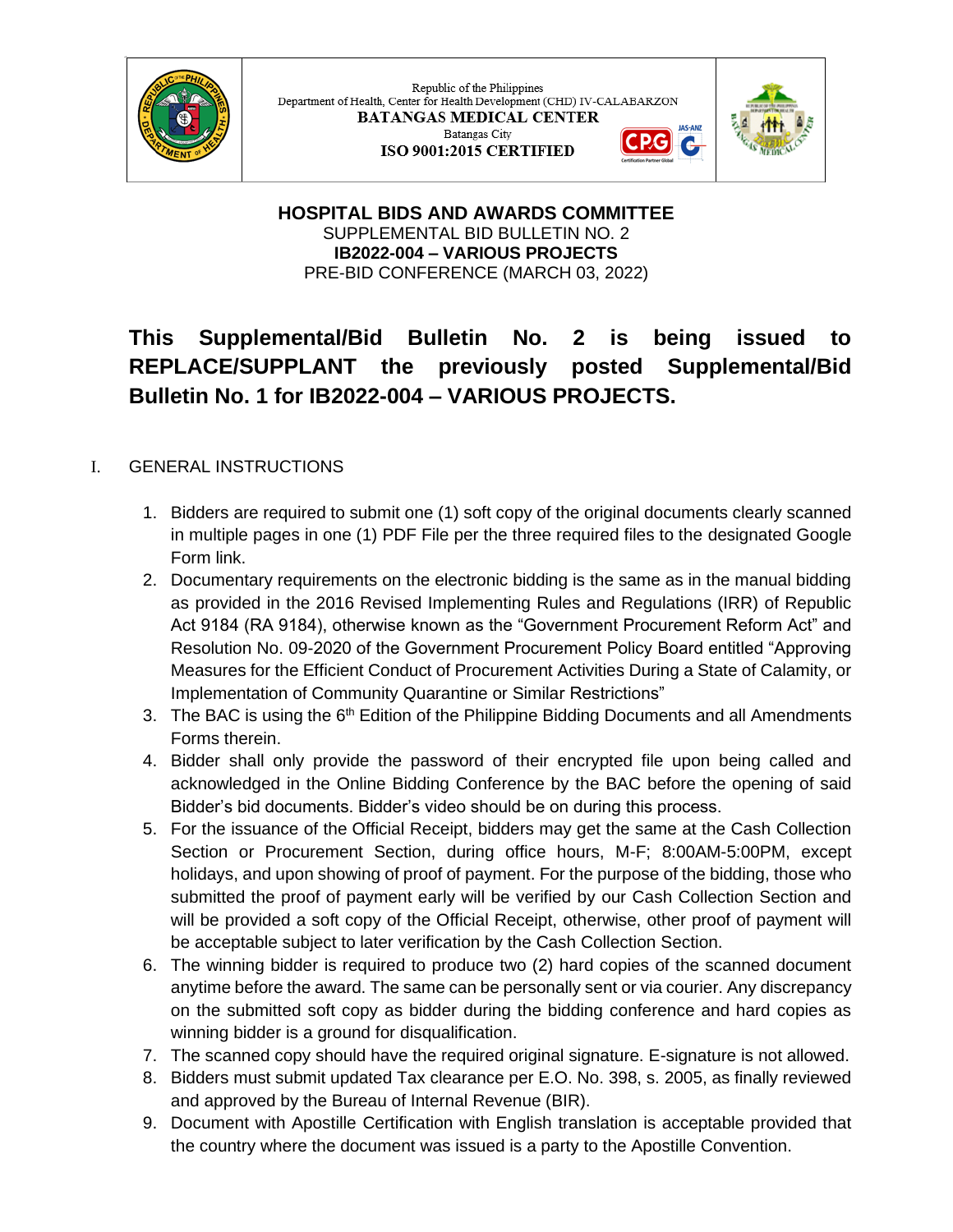

Republic of the Philippines Department of Health, Center for Health Development (CHD) IV-CALABARZON **BATANGAS MEDICAL CENTER** Batangas City ISO 9001:2015 CERTIFIED



G

- 10. It is understood that the Contractor is legally responsible to deliver all issued purchase order/s and failure to deliver the first Purchase Order as scheduled shall mean automatic cancellation of the PO and Notice of Award (NOA). Upon cancellation, the BAC shall proceed to qualify the second lowest bidder if applicable; or proceed to Negotiated Procurement. The Winning Contractor who failed to deliver shall shoulder the price difference (from the second lowest bidder) of the item in addition to the acquired liquidated damages.
- 11. In lieu of the Certificate of Ongoing Projects/Accomplishments, Bidders must present their progress report or percentage of partial accomplishment, together with their contracts, awards, and proof of deliveries such as sales invoice.
- 12. **Bidders must specify in the Technical Specifications Form under Bidder's Offer, Technical Specifications Column the exact specifications they are offering submitted against each of the individual parameters.** Whereas, bidders must state either "Comply" or "Not Comply" under the Bidder's Offer, Statement of Compliance Column. The bids with incomplete and incorrect filled out Technical Specifications Form will be disqualified.
- 13. Bidder must have an SLCC that is at least one (1) contract similar to the Project to be bid, and whose value, adjusted to current prices using the Philippine Statistics Authority (PSA) consumer price indices must be at least equivalent to:
	- a) For the procurement of Non-expendable Supplies and Services: The Bidder must have completed a single contract that is similar to this Project, equivalent to at least fifty percent (50%) of the TOTAL ABC of the PROJECT.
	- b) For the procurement of Expendable Supplies: The Bidder must have completed a single contract that is similar to this Project, equivalent to at least twenty-five percent (25%) of the TOTAL ABC of the PROJECT.
- 14. If there is no single completed contract for the required amount, the bidder may submit at least two (2) completed similar contracts and the aggregate contract amounts should be equivalent to at least the percentage of the ABC as required above and the largest of these similar contracts must be equivalent to at least half of the percentage of the ABC as required.
- 15. A contract shall only be considered "similar" to the contract to be bid if it is of similar nature.
- 16. The Bidder's SLCC should have been completed within five (5) years prior to the deadline for the submission and receipt of bids.
- 17. With regards to the documents supporting the Statement Identifying the Single Largest Completed Contract (SLCC), in lieu of Contract, Certificate of Completion and Certificate of Acceptance, the BAC shall accept Notice of Award (NOA) or Purchase Order (PO), Sales Invoice and Official Receipt (OR), respectively.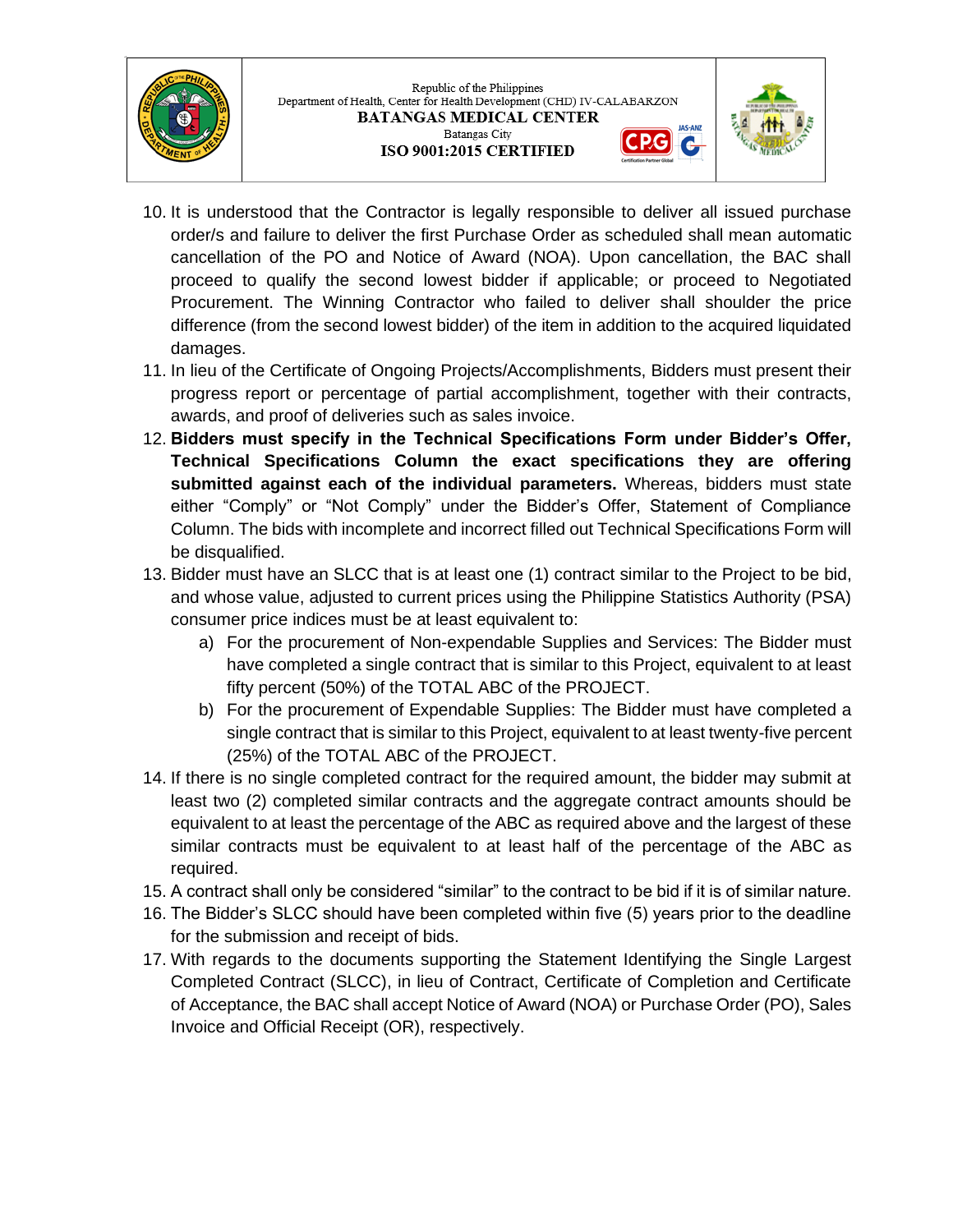

Republic of the Philippines Department of Health, Center for Health Development (CHD) IV-CALABARZON BATANGAS MEDICAL CENTER Batangas City





**JAS-ANZ** 

G

- II. Amendments on the **Section VII. Technical Specifications/Terms of Reference** as per Pre-Bidding Conference conducted last March 03, 2022 as follows:
	- A. IB2022-004A HAULING & DISPOSAL OF GENERAL WASTES (REBID)

| <b>TERMS OF REFERENCE</b>                                                                                                 |                                                                                                                           |  |
|---------------------------------------------------------------------------------------------------------------------------|---------------------------------------------------------------------------------------------------------------------------|--|
| <b>FROM</b>                                                                                                               | TΟ                                                                                                                        |  |
| A. MINIMUM QUALIFICATION OF BIDDERS:  <br>Bidders shall have been engaged in the<br>business for the last five (5) years. | A. MINIMUM QUALIFICATION OF BIDDERS:<br>1. Bidders shall have been engaged in the<br>business for the last two (2) years. |  |

## B. IB2022-004B – SUPPLY & DELIVERY OF VARIOUS DRUGS AND MEDICINES (REBID)

| NO. | <b>FROM</b>                                                                                                                                                                                                                                                                                                                                                                         | тп               |
|-----|-------------------------------------------------------------------------------------------------------------------------------------------------------------------------------------------------------------------------------------------------------------------------------------------------------------------------------------------------------------------------------------|------------------|
| 5   | EPOETIN ALFA (RECOMBINANT HUMAN<br>ERYTHROPOETIN) 4000 IU, 0.4ML(IV, SC)<br>Shelf life: Drugs must be fresh commercial stock<br>with a total shelf life of twenty-four (24) months<br>from the date of manufacture but not less than<br>sixteen (16) months from the date of delivery<br>QTY: 5,250<br>Unit: PREFILLED SYRINGE<br>Unit Cost: 350.00<br>Total Cost ABC: 1,837,500.00 | <b>TO RETAIN</b> |

C. IB2022-004D – SUPPLY & DELIVERY OF ENTERAL MILK FORMULAS (REBID)

| <b>SN</b><br>NO. | <b>FROM</b>                                                                                                                                                                                                                                                                                   | TO.                                                                                                                                                                                                                                                                                                           |
|------------------|-----------------------------------------------------------------------------------------------------------------------------------------------------------------------------------------------------------------------------------------------------------------------------------------------|---------------------------------------------------------------------------------------------------------------------------------------------------------------------------------------------------------------------------------------------------------------------------------------------------------------|
|                  | <b>ENTERAL NUTRITION - MODULAR</b><br>ORAL:<br>CALORIES - 9.5 - 380KCAL<br>$DILUTION - O$<br>CARBOHYDRATES - 0.67 - 94G<br>$PROTEIN - 5 - 23G$<br>FAT - 0.6G<br><b>MOSM/KG - 900</b><br>SODIUM - 15 - 110MG<br>POTASSIUM - 10 - 66MG<br>PHOSPHOROUS - 5 - 30MG<br><b>VOLUME - 280G - 400G</b> | <b>ENTERAL NUTRITION - MODULAR</b><br>ORAL:<br>CALORIES- 9.5-380 KCAL<br><b>DILUTION-0</b><br><b>CARBOHYDRATE 0-94G</b><br><b>PROTEIN-5-23G</b><br><b>FATS-0-0.6G</b><br>MOSM/KG-40-900 MOSM/KG<br><b>SODIUM-15-110MG</b><br><b>POTASSIUM-0-66 MG</b><br><b>PHOSPHORUS-0-30 MG</b><br><b>VOLUME: 220-400G</b> |